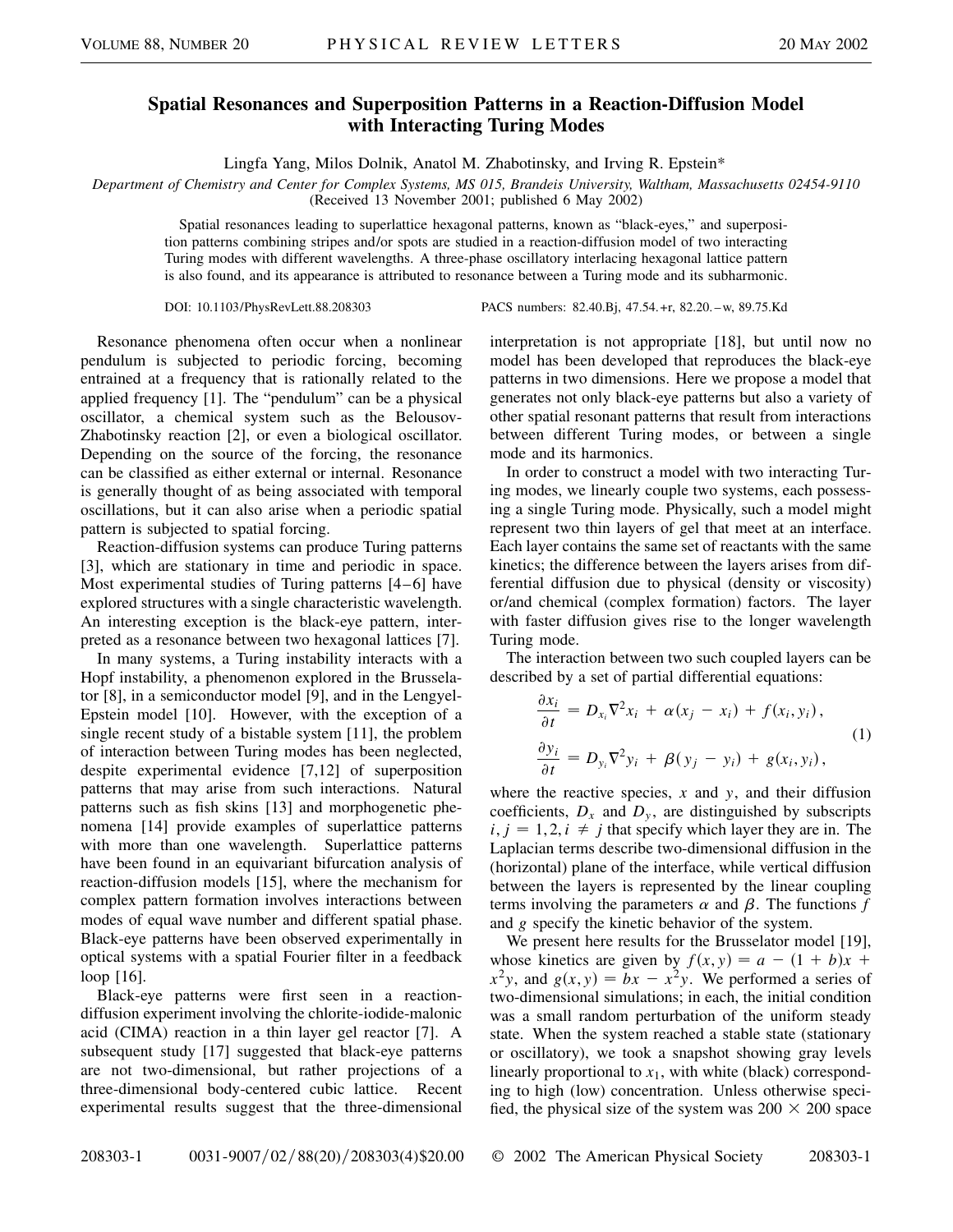units. Periodic boundary conditions were employed in all cases. The dominant mode (long wavelength) was fixed at  $k_1 = 0.2$ , while the secondary mode (short wavelength) was located at various values of *k* to study the resulting resonance behavior or superposition patterns. The parameter values used in our simulations are given in Table I.

To study the resonant behavior, we set the  $Re(\lambda)$  maximum at  $(k_1, h_1) = (0.2, 0.1)$ , and set  $h_2 = -0.2$  for the secondary Turing mode (Fig. 1) [20]. Thus, the wave number  $k_2$  served as our control parameter. If we vary  $r$  to maintain both modes near onset, we obtain resonant behavior at both weak ( $\alpha = 0.1$ ) and strong ( $\alpha = 1.0$ ) coupling, since the wave numbers at onset depend only weakly on the coupling. As the ratio  $k_2$ : $k_1$  was varied, we observed clear evidence of phase-locking behavior near 2:1 and 3:1, with black-eye and white-eye patterns, respectively (Fig. 2).

The black-eye patterns can be understood as a resonance between two hexagonal lattices. The major modes, as wave vectors, can be recognized from the twodimensional Fourier spectra (lower panels in Fig. 2). dimensional Fourier spectra (lower panels in Fig. 2).<br>Figure 2b displays a resonance around  $\sqrt{3}$ :1. This type of black-eye pattern is the same as that reported in the CIMA reaction [7] and in optical systems [16]. Figure 2c shows another type of black-eye pattern, where the resonance is located around 2:1. Switching between these two types was found to be continuous.

In black-eye patterns, the center is black (low concentration) and is surrounded by a white (high concentration) ring, with these eyelike spots arranged in a hexagonal lattice. The patterns found near a 3:1 wavelength ratio show a "white-eye" [21] pattern (Fig. 2d). The center is white, surrounded by a black ring and a white ring.

The parameters used in Fig. 2 (see Table I) represent weak coupling. Stronger coupling makes the separation between the two modes shallower, but does not change the characteristic wavelength and has no significant influence on the resonance behavior. Both black-eye and white-eye patterns were also obtained at stronger coupling  $(\alpha = 1.0).$ 

The resonant behavior we have found in the Brusselator appears to be generic for systems with two coexisting Turing modes. For example, in the Lengyel-Epstein model of the CIMA reaction [22], the kinetics are given by  $f(x, y) = a - \frac{4xy}{1+x^2}$ , and  $g(x, y) = b[x - \frac{xy}{1+x^2}]$ . With parameters  $(a, b) = (15, 9)$ ,  $\alpha = \beta = 0.1$ , and diffusion coefficients  $D = (6, 80, 23, 380)$ , simulations yielded the same type of resonant patterns as described above.

A black-eye pattern can be decomposed into a linear combination of the fundamental mode and superharmonic modes of the underlying hexagonal lattice. The contribution of each mode can be retrieved from the spot density in the power spectrum. Suppose that  $v_0$ ,  $v_1$ , and  $v_2$  denote hexagonal lattices with wave numbers  $k = 1, \sqrt{3}$ , and 2, respectively, which can be expressed as Neumann series [16]:

$$
\boldsymbol{v}_n(\mathbf{r}) = \sum_{j=1}^6 \exp[i\mathbf{q}_n^j \cdot \mathbf{r}], \qquad n = 0, 1, 2, \qquad (2)
$$

where  $\mathbf{q}_0, \mathbf{q}_1$ , and  $\mathbf{q}_2$  are wave vectors, as illustrated in the Fourier spectra in Fig. 2. The black-eye pattern in Fig. 2b can be reconstructed as  $v = \frac{1}{8}v_0 - \frac{5}{8}v_1 - \frac{1}{4}v_2$ , while that in Fig. 2c is given by  $v = \frac{1}{8}v_0 - \frac{1}{4}v_1 - \frac{5}{8}v_2$ . The white-eye pattern in Fig. 2d can be reconstructed in the same fashion if higher order resonant wave vectors are included.

The patterns described above arise from an internal spatial resonance, which requires three conditions: (i) The ratio of wavelengths of the two modes is close to 2:1, 3:1, ratio of wavelengths of the two modes is close to 2:1, 3:1, or  $\sqrt{3}$ :1; (ii) the two modes must have the same symmetry, e.g., hexagonal; and (iii) the maxima of  $Re(\lambda)$  lie within the ranges  $0 < h_1 < 0.3$ , and  $-0.5 < h_2 < 0$ . If these conditions are not satisfied, there is no resonance, and superposition patterns or single wavelength Turing patterns are formed.

Figure 3 shows four different types of superposition patterns. Each has two characteristic wavelengths (the major peaks in the two-dimensional power spectrum fall on two distinct circles). The longer wavelength Turing pattern can be stripelike (Figs. 3a and 3b) or hexagon (spot) like (Figs. 3c and 3d). The shorter wavelength pattern can be composed of stripes (Fig. 3d) or of white (Figs. 3b and 3c) or black (Fig. 3a) spots. These patterns do not exhibit resonant behavior, because each of them violates at least one of the above requirements.

| Figure         | a | b   | $\alpha$ | $D_{x_1}$ | $D_{y_1}$ | $D_{x_2}$ | $D_{y_2}$ | k <sub>1</sub> | $h_1$ | k <sub>2</sub> | $h_2$    |
|----------------|---|-----|----------|-----------|-----------|-----------|-----------|----------------|-------|----------------|----------|
|                | 3 | 9   |          | 5         | 14        | 54.9      | 159.8     | 0.2            | 0.2   | 0.6            | $-0.2$   |
| 2 <sub>b</sub> | 3 | 9   | 0.1      | 16.7      | 36.4      | 49.5      | 117.6     | 0.2            | 0.1   | 0.35           | $-0.2$   |
| 2c             | 3 | 9   | 0.1      | 12.6      | 27.5      | 49.4      | 117.6     | 0.2            | 0.1   | 0.4            | $-0.2$   |
| 2d             | 3 | 9   | 0.1      | 5.60      | 12.3      | 49.3      | 117.5     | 0.2            | 0.1   | 0.6            | $-0.2$   |
| 3a             | 3 | 9   | 0.1      | 12.6      | 27.5      | 47.5      | 141.5     | 0.2            | 0.8   | 0.4            | $-0.2$   |
| 3 <sub>b</sub> | 3 | 9   |          | 1.85      | 5.66      | 50.6      | 186.0     | 0.2            | 0.8   |                | $\Omega$ |
| 3c             | 3 | 6   |          | 1.31      | 9.87      | 34.0      | 344.9     | 0.2            | 0.8   |                | $\theta$ |
| 3d             | 3 | 10  |          | 2.03      | 4.38      | 56.2      | 135.3     | 0.2            | 0.2   |                | $-0.5$   |
| $\overline{4}$ | 3 | 9.9 |          | 8.33      | 8.33      | 46.0      | 120.0     | 0.2            | 0.1   | $\cdots$       | .        |

TABLE I. Parameters used in simulations of model (1) with Brusselator kinetics ( $\alpha = \beta$ ).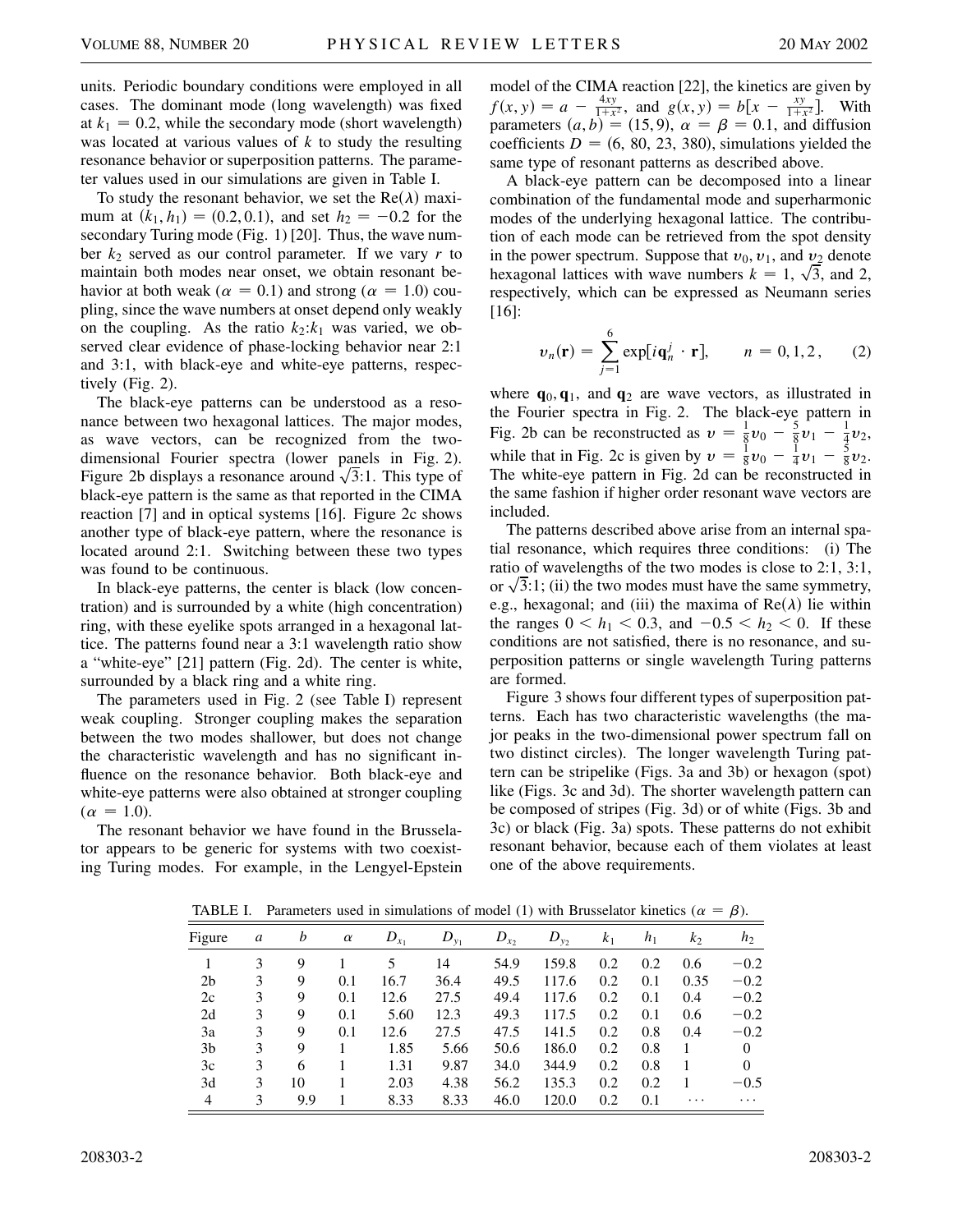

FIG. 1. Typical dispersion curve for model (1). Solid line: real part of dominant eigenvalue; dashed line: imaginary part. Hopf (shadow) and Turing domains refer to regions where the most positive eigenvalue has nonzero and zero imaginary parts, respectively. Turing modes located at  $(k_1, h_1)$ , and  $(k_2, h_2)$ .

The pattern shown in Fig. 3a has a wavelength ratio of exactly 2:1, but fails to show resonance because it violates symmetry matching. Stability analysis shows that the first Turing mode in this case lies far above the onset point, which results in a striped Turing pattern. The second mode produces black spots, and the interaction between them causes the spots to arrange themselves along the stripes (Fig. 3a). The stripe-spot patterns in Figs. 3b and 3d also violate symmetry matching.

All the patterns in Figs. 3b–3d show superpositions rather than resonance, because the wavelength ratio is



FIG. 2. Internal spatial resonance and typical resonant patterns. Upper panels: (a) phase-locking range; (b) black-eye terns. Upper panels: (a) phase-locking range; (b) black-eye<br>pattern near  $\sqrt{3}$ :1; (c) black-eye pattern near 2:1; (d) white-eye pattern near 3:1. Corresponding Fourier spectra (lower panels) show basic mode and superharmonic modes of hexagonal lattices; arrows  $\mathbf{q}_0$ ,  $\mathbf{q}_1$ ,  $\mathbf{q}_2$ , and  $\mathbf{q}_3$  are wave vectors pointing to typical modes.

much larger (5:1) than one of the aforementioned resonant ratios.

The resonances examined above are superharmonic resonances, where the basic mode resonates with modes at higher wave numbers. Subharmonic resonances, involving secondary modes with lower wave numbers, also arise in our model. The fundamental Turing mode has  $(k_1, h_1) = (0.2, 0.3)$ , which gives rise to a hexagonal lattice. Its spatial subharmonic mode (sub-*T*) has wave number  $k_{\text{sub}} = k_1/\sqrt{3} = 0.12$ , and lies within the Hopf domain (Fig. 1). The existence of sub-*T*, with  $\omega \neq 0$ , results in the development of a temporally oscillating subhexagonal lattice. This oscillation breaks the  $D_6$ symmetry of the original lattice, which degenerates to the subgroup  $D_3$ . The hexagonal array of spots thus separates into three sets, each forming a hexagonal sublattice with into three sets, each forming a hexagonal sublattice with wavelength  $\sqrt{3}$  times the wavelength of the original lattice and shifted in phase by  $\frac{2}{3}\pi$  from the other sublattices (Fig. 4).

Each type of spot falls into one hexagonal sublattice (Fig. 4a). In the absence of defects, the three sublattices are interlaced as shown in Fig. 4b. The striking manner in which each spot in the pattern cycles through the three manifestations shown in Fig. 4a—black, gray, and whitecircled—leads us to dub this new resonance a "twinklingeye" pattern.

Twinkling-eye patterns are found when the basic Turing mode lies just above the onset point and sub-*T* is also close to onset but within the Hopf domain. When the basic mode is too far above onset, the Turing pattern is striped. The stripes themselves do not move, but their midlines serve as sinks (or as sources if half a period away)



FIG. 3. Superposition patterns: (a) black dots on long stripes; (b) small white dots on stripes; (c) small white dots on background of large hexagons; (d) short thin stripes on hexagonal array of spots.